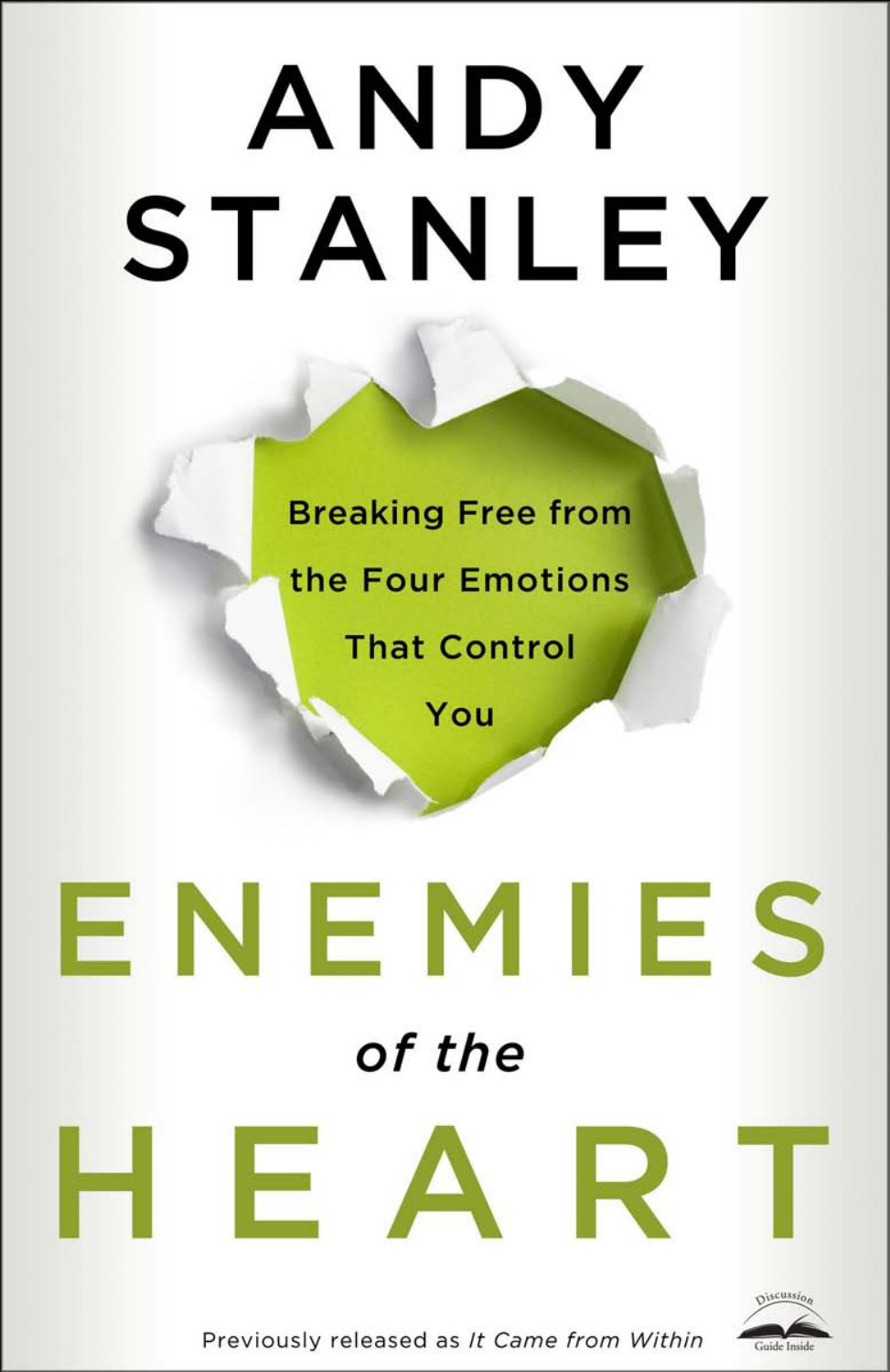## **ANDY STANLEY**

| <b>Breaking Free</b> |  |
|----------------------|--|
| from                 |  |
| <b>Emotions</b>      |  |
| <b>That Control</b>  |  |

# **ENEMIES** *of the* H E A R T



B O O K S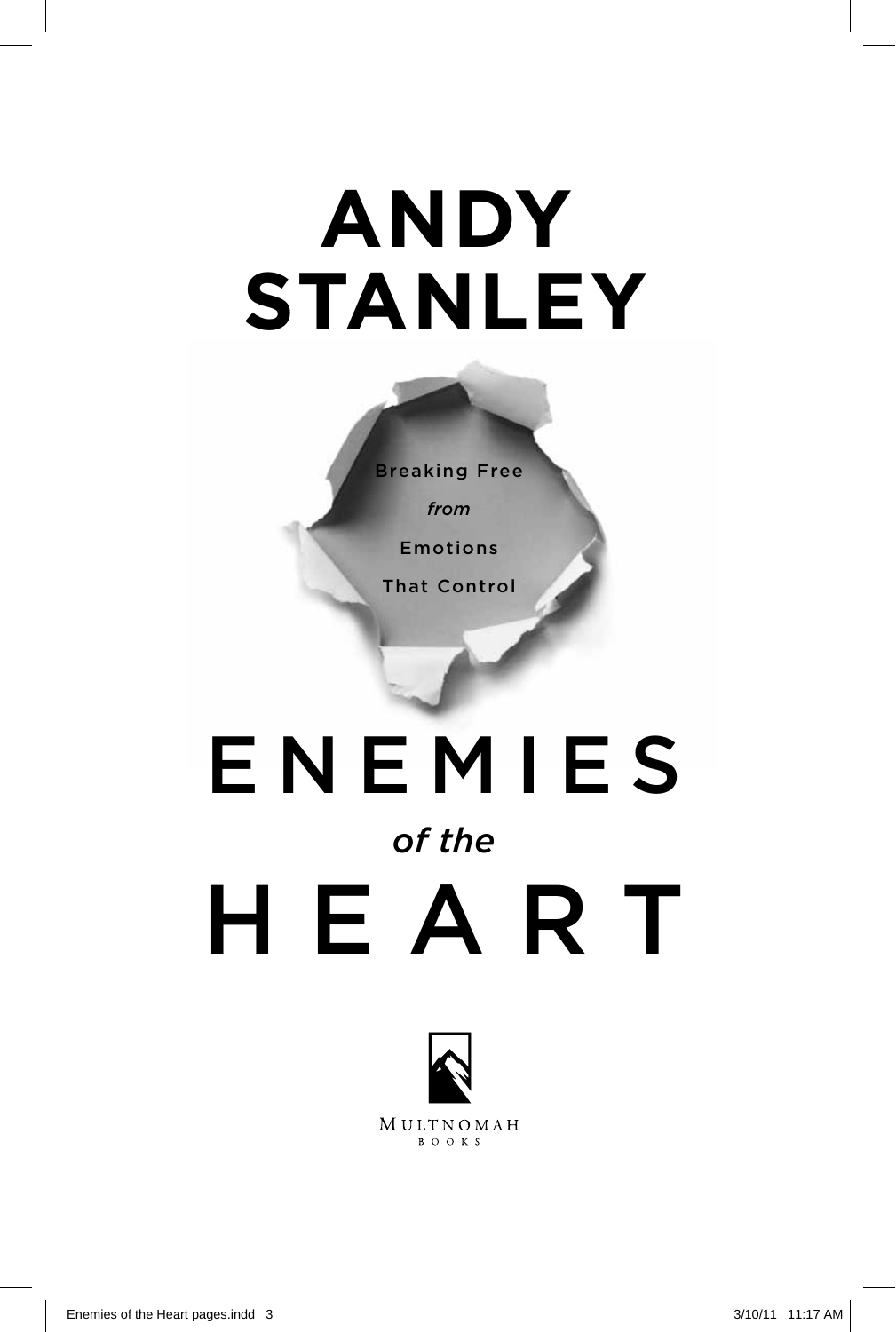#### part one

### **where did that come from?**

*The heart is deceitful above all things, and desperately sick; who can understand it?* Jeremiah 17:9 (ESV)

Excerpted from Enemies of the Heart by Andy Stanley Copyright © 2011 by Andy Stanley. Excerpted by permission of Multnomah Books, a division of Random House, Inc. All rights reserved. No part of this excerpt may be reproduced or reprinted without permission in writing from the publisher.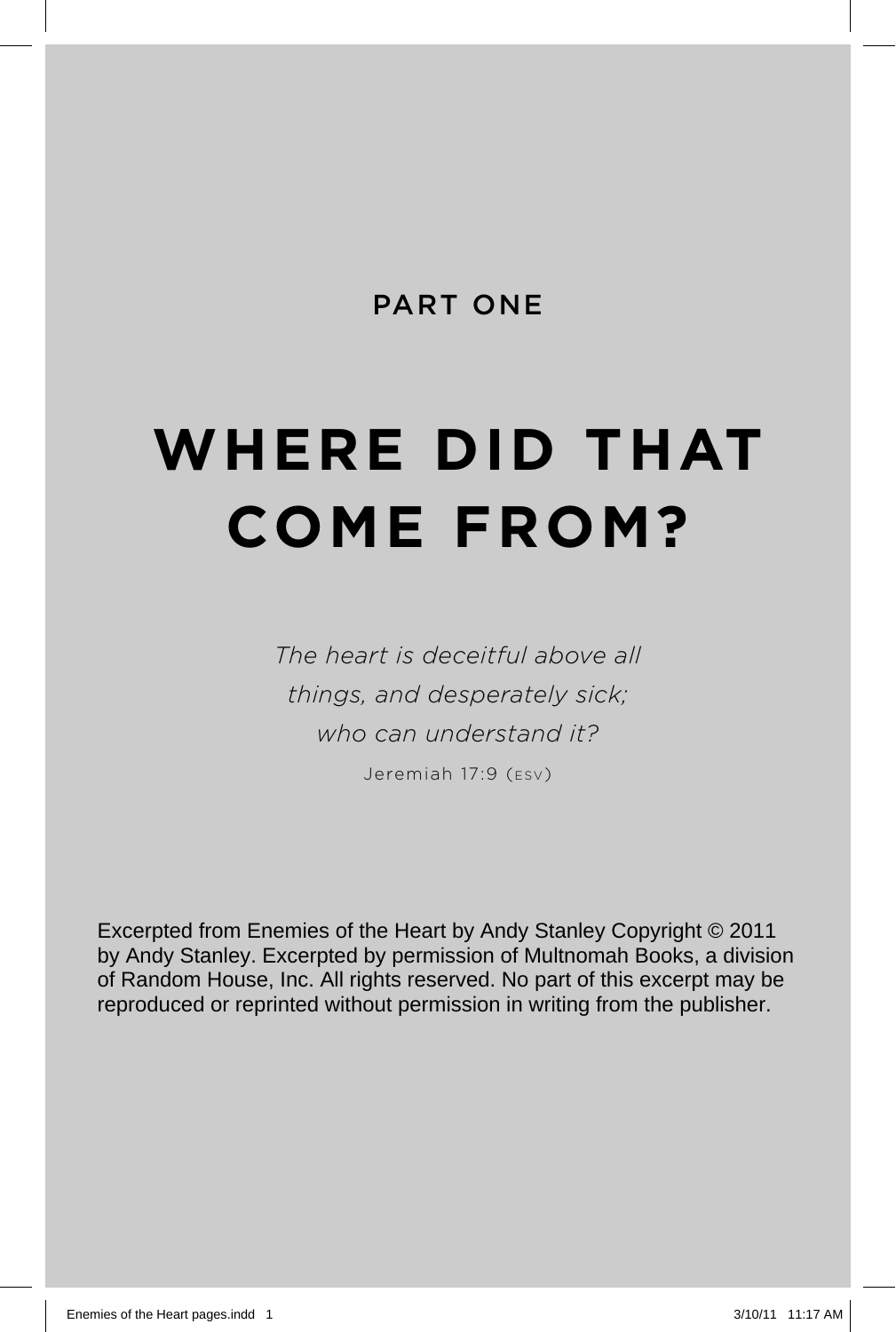### It Came from Within

It came from within. But at first I wasn't sure.<br>It was a Tuesday night. I was lying in bed, trying to go to sleep, when t came from within. But at first I wasn't sure. I felt a thump in my chest that actually shook my whole body.

I sat up and looked over at Sandra to see if perhaps she'd felt it too. No pain. No pressure. Just a larger-than-normal thump in my chest. I lay back down and tried to pretend it hadn't happened. And then it happened again.

This time I said, "Did you feel that?"

No answer.

As I laid there staring at the clock, I put my hand over my heart and tried to listen as well as feel my pulse. About a half minute later I noticed that my heart skipped a beat and then, *THUMP!* This happened over and over. About a minute of normal heartbeat and then nothing. And then the big *thump* that literally coursed through my entire body.

Needless to say, I didn't sleep much that night.

The next day I called my doctor. He sent me to the hospital with a prescription for this nifty device that records what's happening to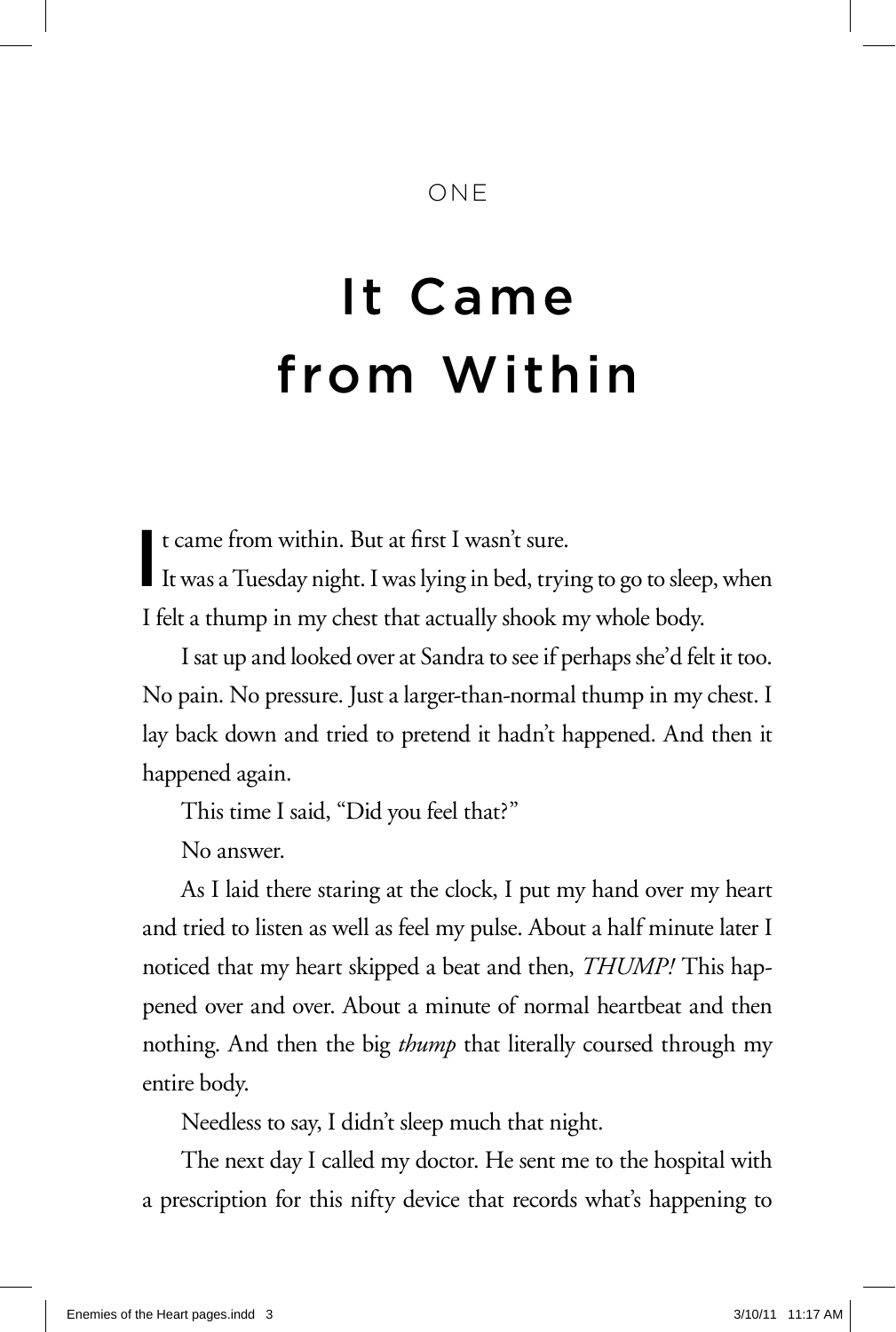your heart while you go about your normal routine. I say *normal.* There are a few "normal" activities I would advise anyone against trying while wearing such a device.

The following day I went back to the hospital and they plugged the device into a computer to see what they could find. An hour later the technician came out and informed me that I had an irregular heartbeat. I was shocked. "Really? An irregular heartbeat? You don't say. You mean my heart isn't supposed to miss a beat every minute and then make up for it with increased seismic intensity?"

Of course, I didn't *say* that. He was about to draw some blood, and I've always tried to stay on the good side of anyone who's about to poke me with a needle.

They ran some tests. A lot of tests. After a couple hours of blood work, an EKG, an ultrasound—I told them there was no way I was pregnant, but they insisted—and a chest X-ray, a doctor came in to see me. He sat down with his clipboard and started asking me all the usual questions. Eventually he came to the "What medications are you taking?" question. Ordinarily that's an easy one: "Nothing." But it just so happened that I was taking something for my annual case of poison ivy. I'm never certain how I got it, but I always manage to come down with it every spring. Truth is, I don't even know what poison ivy looks like—which may be part of my problem.

I tried to pronounce the name of the drug I was taking. After three or four failed attempts, the doctor deciphered what had been prescribed and wrote it down. Then he asked, "They didn't prescribe a steroid as well?" No, they hadn't. The reason being, I'd insisted that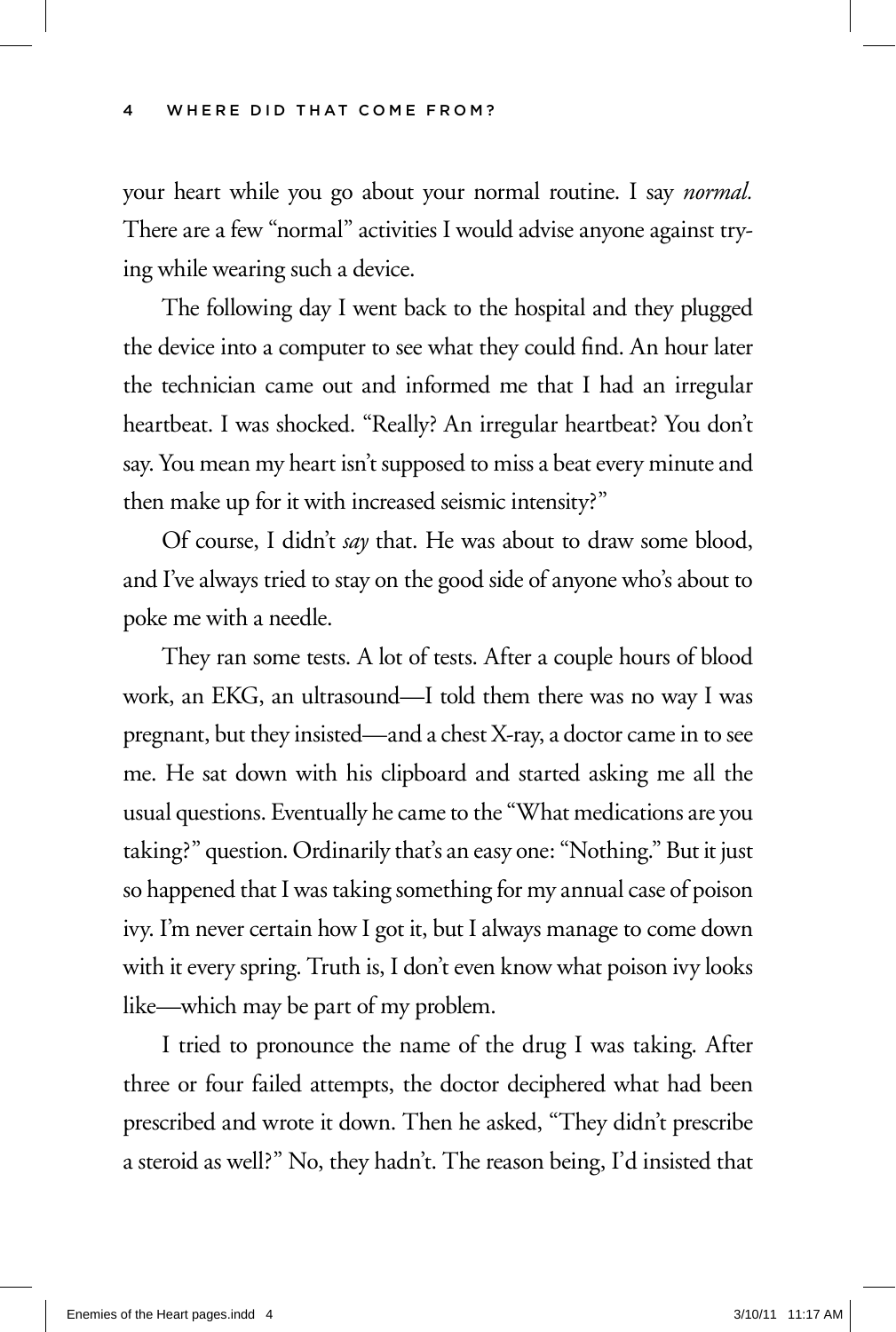my family doctor give me the steroid in the form of a shot. Two shots, actually. When I shared this bit of seemingly insignificant news with the doctor, he put down his pen and smiled. "I think I know what your problem is."

This was good news. Sandra has been wondering since we were married.

"What?" I asked.

"It's the steroids. You're going to be fine. Once it works its way through your system your heart will settle back down."

And you know what—he was right. The problem took care of itself.

#### **Wonderful…and Confusing**

As you've probably guessed from this story, I'm not a doctor. And this is not a book about your physical heart. It's about your other heart.

You know, that invisible part of you that philosophers, poets, and preachers refer to all the time. That thing that got broken in the ninth grade when what's-her-name said she just wanted to be friends. I'm talking about that part of you that swells up with pride when you see your kids do something great. It's that thing that gets all nostalgic when you hear an old Journey tune (or whatever music served as the soundtrack for your senior year). It's that part of me that fills up when Sandra sits down next to me on the front row at church every Sunday morning. Amazing how that still happens after all these years…

And to be fair, the heart I'm talking about is also that part of me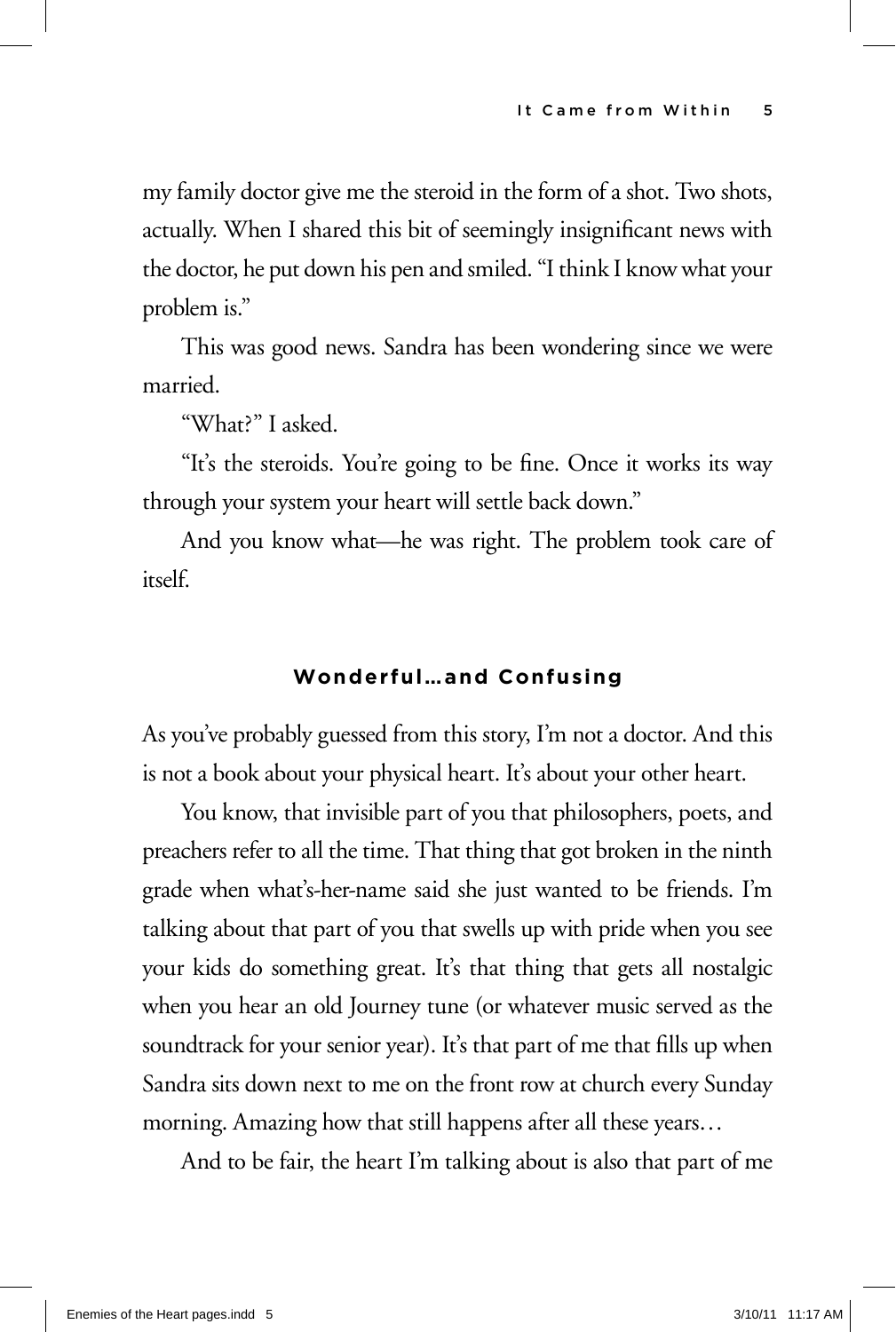that wanted to wring the coach's neck for keeping my son on the bench throughout an entire all-star game.

The heart I'm speaking of is that mysterious, wonderful, confusing part of you that enables you to love, laugh, fear, and experience life. It's the sphere in which relationship happens. And it's the sphere in which relationships are broken.

#### **Damage Control**

Life can be hard on the heart. The world is full of outside influences that have the power to disrupt the rhythm of your heart. Most are subtle. Some may even appear to be necessary as protection from further disruptions. Over time you develop habits that slowly erode your heart's sensitivity. The inevitable pain and disappointment of life have caused you to set up walls around your heart. Much of this is understandable. But at the end of the day, there's no way around the truth: Your heart is out of sync with the rhythm it was created to maintain.

These disrupters that throw your heart out of sync are not like the steroid that eventually worked its way out of my system without any effort on my part. Those things that disrupt the rhythms of the invisible heart linger. If left alone, some will linger for a lifetime. After a while we come to accept these disrupters as part of us, part of our personality. And so we catch ourselves saying, "That's just the way I am." But you weren't always that way. And those closest to you know it.

So let me ask you, how are things with your heart?

Close the book and think for a moment. How are things with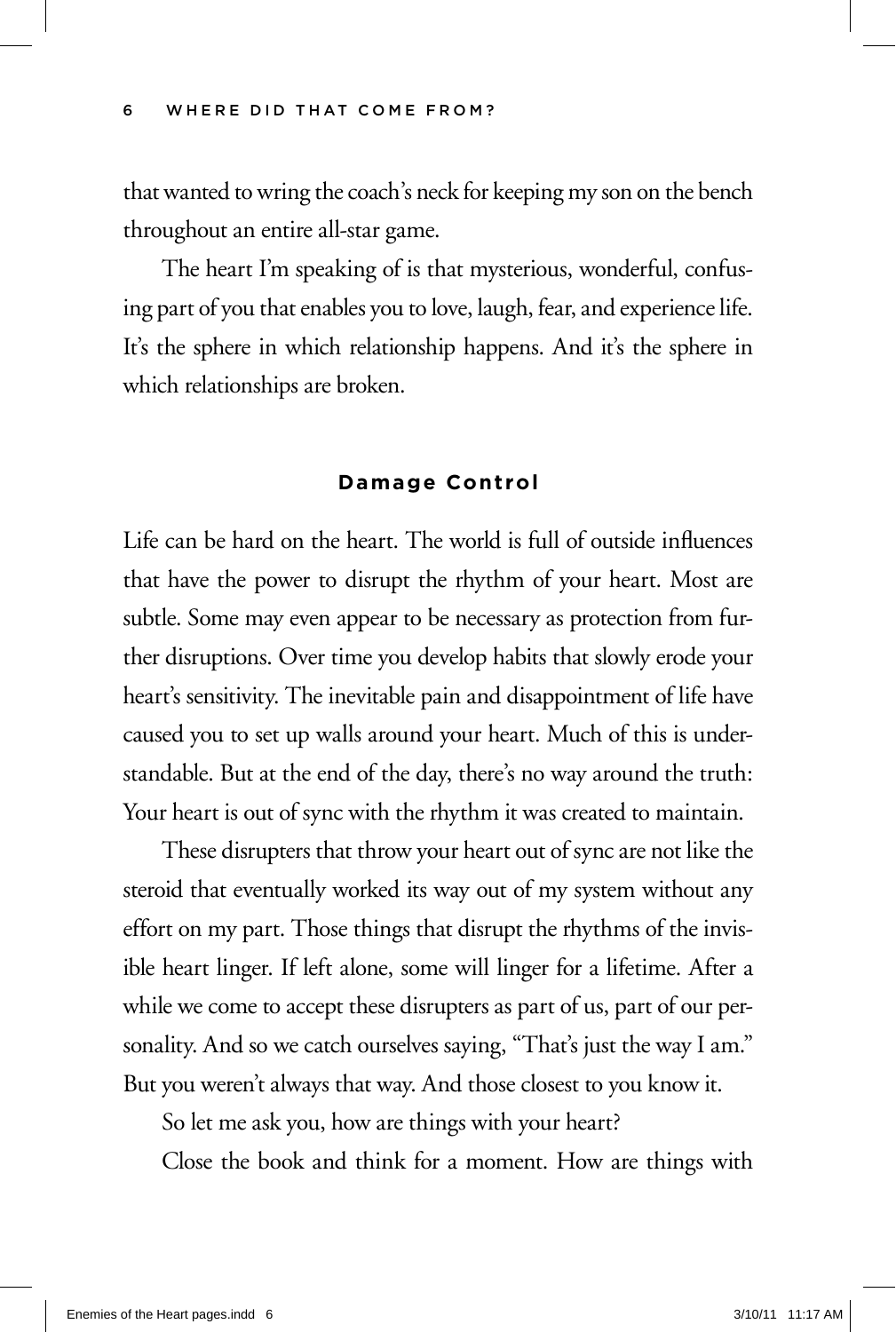your heart? Not your career, your family, or your finances. Your heart. Chances are, you've never stopped to consider your heart. And why should you? There are meals to fix, calls to return, interviews to prepare for, and bills to pay. If at the end of the day you're all caught up with these things and someone asks, "How are things?" you can smile and sigh and say, "Fine."

But this is a different question.

It's a more important question.

And yes, it's an *awkward* question.

#### **Another Me**

Perhaps the major reason we rarely stop to monitor our hearts is that it was never encouraged. As children, we were taught instead to monitor our behavior. In other words, we were taught to *behave.* If we behaved properly, good things happened, regardless of what was going on in our hearts. If we misbehaved, not-so-good things happened. My parents believed in spanking. So the not-so-good things got my attention early. I modified my behavior so as to avoid pain, and I've been doing that ever since. I bet you have too.

Years ago a buddy and I decided to move a road sign. We thought it would be funny to route traffic up an entrance ramp that led to a highway that was under construction and not opened yet. As a result, I spent the good portion of a night in jail. So I modified my behavior. I never moved another road sign.

Pain, embarrassment, fines, and spankings are generally considered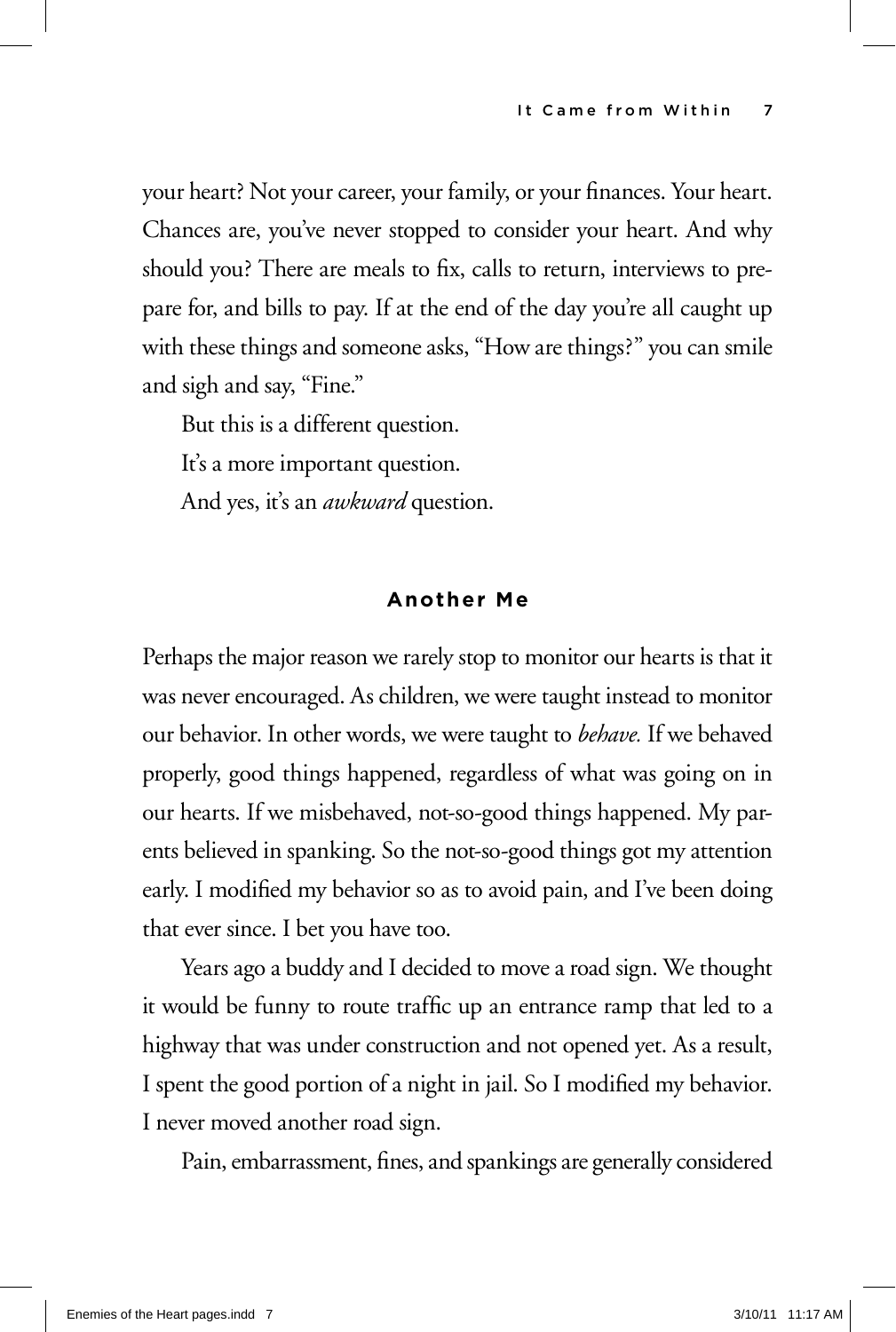effective ways to focus an individual's attention on his or her behavior. Consequently, you and I have become much better at monitoring our behavior than our hearts.

But it's not just the avoidance of pain that drives us. Good behavior can be rewarding. As a professional Christian—a pastor, by trade— I'm paid to be good. So I've learned to modify my words and behavior so as not to damage my reputation and, thus, my career. You've no doubt done the same thing. Whatever your job, there are some things you just won't do. Not because you don't want to, but because of the professional ramifications. Perhaps there are some words and phrases you won't use, in spite of the fact that they would accurately convey what you're feeling. I'll bet there are some people you pretend to like because it's beneficial to you. And all of that is fine. More than fine, it's necessary. After all, like my buddy Charlie is fond of saying, everybody's got to eat and live indoors.

But all this pretending can be problematic because pretending allows you to ignore the true condition of your heart. As long as you say the right thing and do the right thing, you're tempted to believe that all is well. That's what your childhood experience taught you. But when your public performance becomes too far removed from who you are in your heart, you've been set up for trouble. Eventually your heart—the *real* you—will outpace your attempts to monitor and modify everything you say and do. The unresolved issues stirring around undetected in your heart will eventually work their way to the surface. Specifically, they'll seep into your actions, your character, and your relationships. If your heart continues to go unmonitored,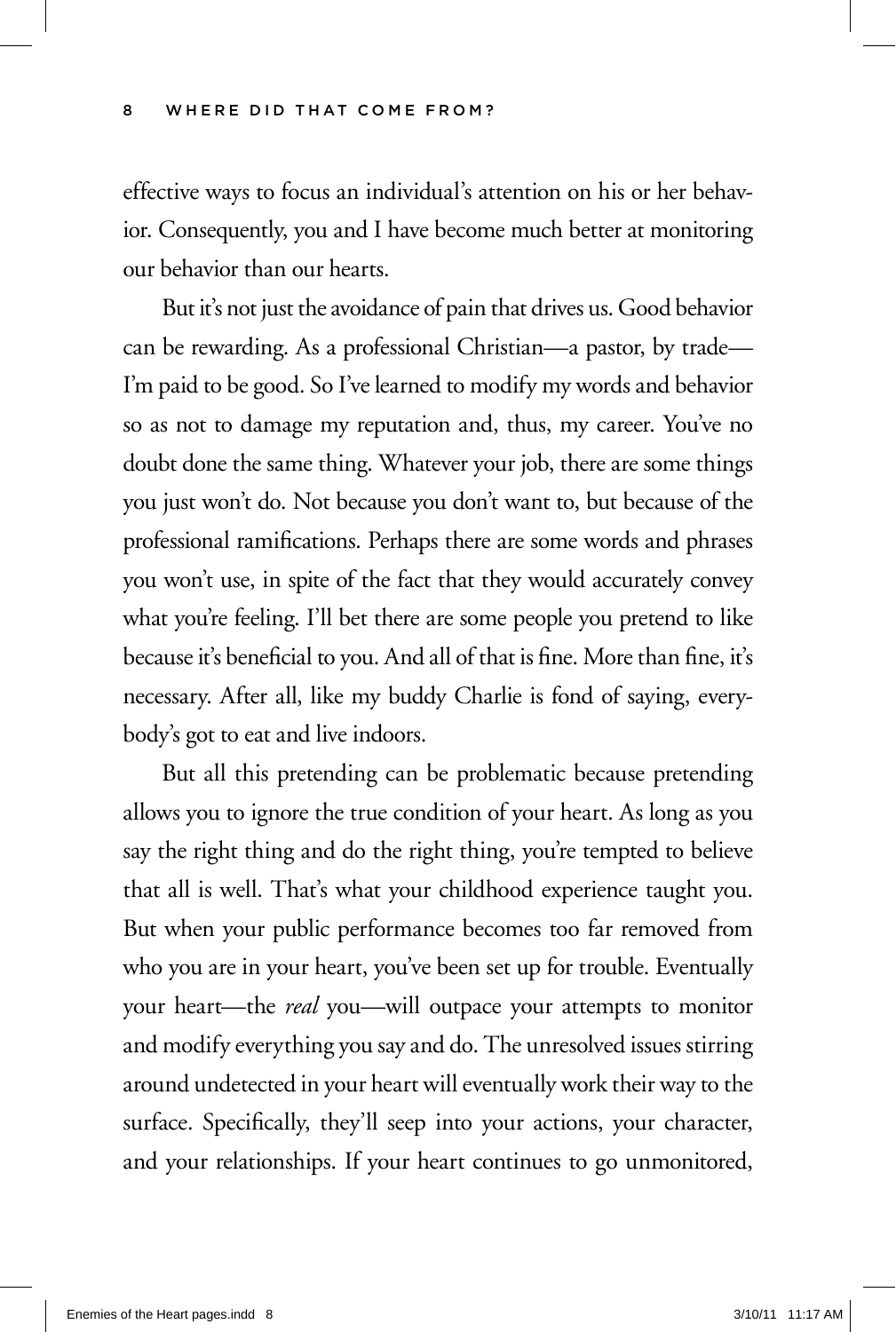whatever "thing" is growing in there will worsen to the point that you're no longer able to contain it with carefully managed words and behaviors.

So let me ask you again: How's your heart?

#### **Slippage**

Maybe you've already noticed things starting to slip a bit. Maybe you've always been able to contain your anger, but lately there's an edge in your voice that scares even you. And what about those occasional outbursts that slip through your normally ironclad facade?

You know you ought to be happy for Frank on his promotion, but for some reason you're not. The truth is, Frank represents that person from your past who bought something or won something or was given something you wanted, and now you find yourself resenting Frank for it.

Ladies, how about your sister-in-law who wears those jeans you know better than to try and fit into. She looks great, but you aren't about to let her know that. But why? Why does it bother you? You know it shouldn't. So you behave like everything's okay. But it's not.

These are merely symptoms of a deeper struggle. Your heart is under assault, and it could be that you're losing. Primarily through neglect. After all, nobody ever told us to keep a close check on our hearts.

Evidence of an internal battle are statements like:

"I can't believe I just said that."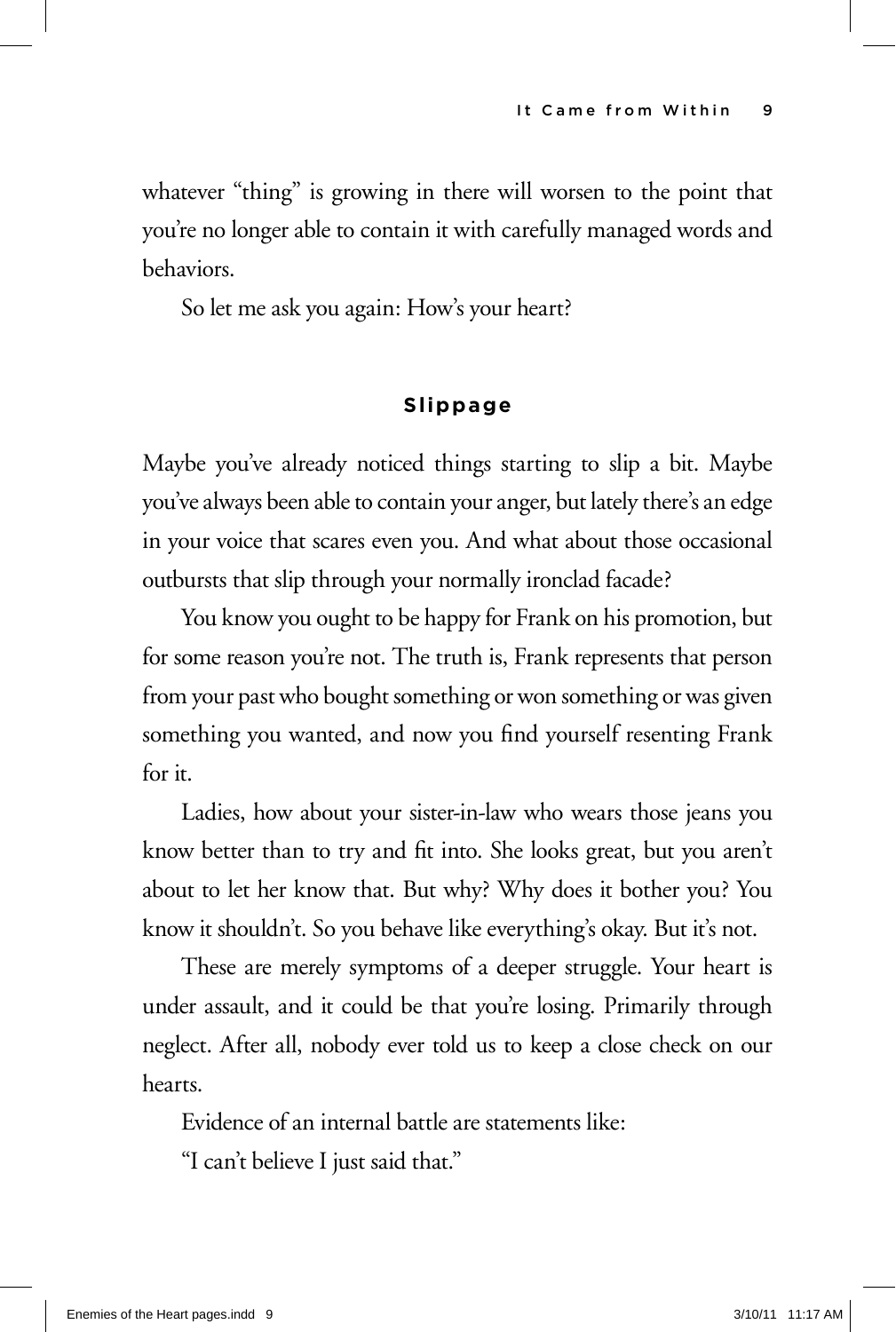"I don't know where that came from." "I can't believe I did that." "That's not like me."

#### **Heart Exam**

Cardiologists use a procedure called an arteriogram to diagnose the health of a patient's heart. An arteriogram is an X-ray of the arteries taken after a dye is injected into the bloodstream. The dye allows doctors to pinpoint blockage in the arteries that serve as conduits carrying blood from the heart.

If blockage is discovered, a skilled cardiologist is able to insert a stent through an artery in the patient's leg, navigate it up into the heart, and open up the blood vessels so that blood can again flow freely to blocked or damaged regions. It's an amazing procedure to watch on video. You can actually see the dye making its way through the arteries and then stopping when it reaches an area that's blocked. Even an untrained eye can spot the problem area once the dye has been injected it's that obvious.

But apart from an arteriogram, a life-threatening heart problem can go undetected for years. An individual who has blockage will experience symptoms, but these symptoms may not seem to be directly associated with the heart. Arterial blockage can manifest itself through back pain, inability to sleep, anxiety, loss of appetite, indigestion, nausea, vision change, even loss of memory.

What were we just talking about? Oh yes.

All of these are symptoms that can be and often are treated as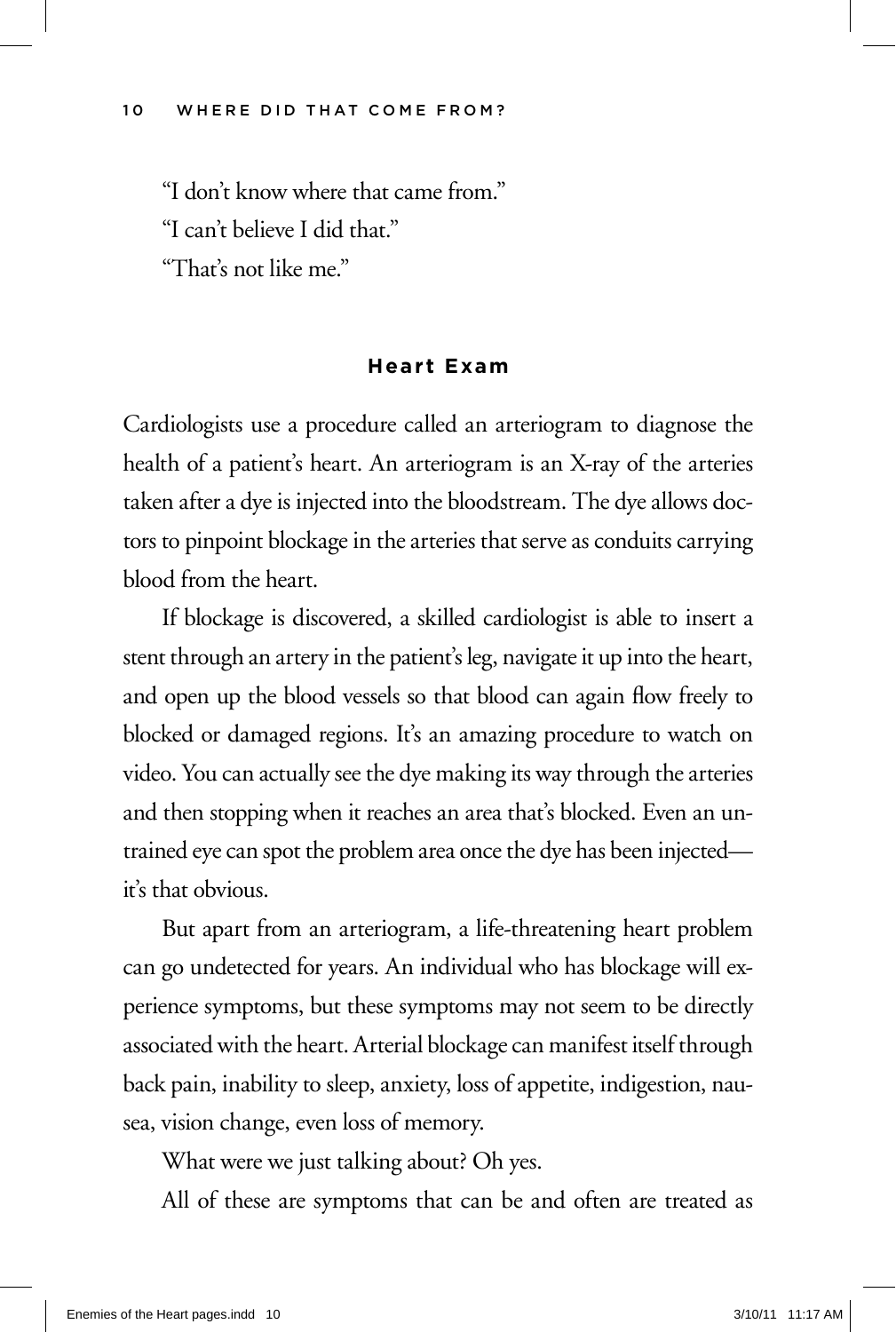isolated issues unrelated to the health of the heart. And the right medication can take the edge off most of these symptoms. The problem, of course, is that treating the symptoms masks the real culprit. Worse, it delays treatment of the problem, thus leaving the problem to worsen.

#### **Heart of the Matter**

Likewise, we're tempted to treat the ancillary, symptomatic challenges that stem from an unhealthy heart while ignoring the deeper issues. But as is the case with the physical heart, eventually the root problem will become a real problem. And just as a heart attack has the potential to destroy your body, so spiritual heart disease has the potential to destroy you and squeeze the life out of your most valuable relationships.

So for the next couple hundred pages, we're going to do some poking around. I'm going to do my best to expose your heart to the penetrating light of God's truth. Like the dye used in an arteriogram, truth can help us to pinpoint the blockage in our spiritual condition. Once the problem area has been identified, the solutions are usually pretty obvious. Actually, the solutions are quite simple. But first we must familiarize ourselves with the most common blockages, their causes, and their symptoms.

In these pages I'll deal with four primary enemies of the heart four life-blocking agents that can become lodged there for various reasons. Each has the potential to erode your relationships, your character, and even your faith. We'll spend several chapters looking at each of these in detail. I'll then challenge you to embrace four new habits. I often refer to these as "habits of the heart"—habits that exercise the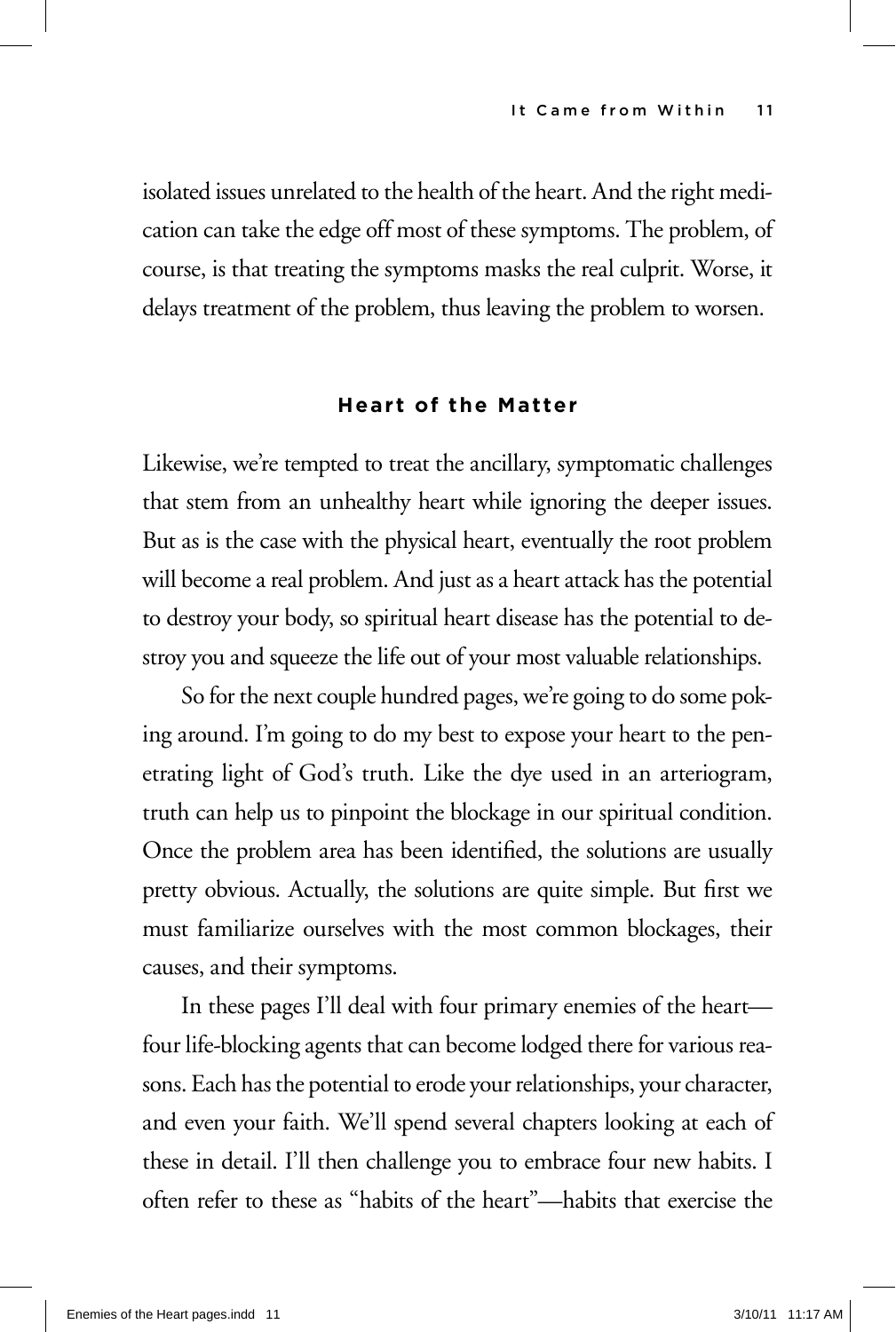heart and allow it to maintain the rhythm for which it was designed. Each of these habits specifically addresses one of four maladies that can infect your heart. Three of the four habits will probably sound familiar; the fourth one may be new to you. When applied consistently, these four disciplines will bring healing and wholeness to your heart, whatever your current condition. There's some evidence to suggest that these habits can positively impact your physical health as well. Personally, I believe these habits have the potential to change everything.

If this all sounds too good to be true, let me remind you of a declaration God made generations ago that's still true and extraordinarily relevant today. He claimed that he could give a man or woman a new heart (see Ezekiel 36:26). The interesting thing is that he said this to a people who already had God's List of Top Ten Behaviors to guide them. But clearly it wasn't enough for them to know *what* to do; they needed to change from the inside out in order to follow through. Each of them needed, as we need, to drop the public persona and become one whole and healthy person.

What we need is a heart that can keep pace with our outward obedience.

#### **Take Two**

If you grew up going to the kind of church I grew up in, the notion of God's still needing to do some work in your heart may cause a bit of inner tension. Perhaps you prayed a prayer some time ago inviting Jesus to come into your heart. And like me, you may have assumed